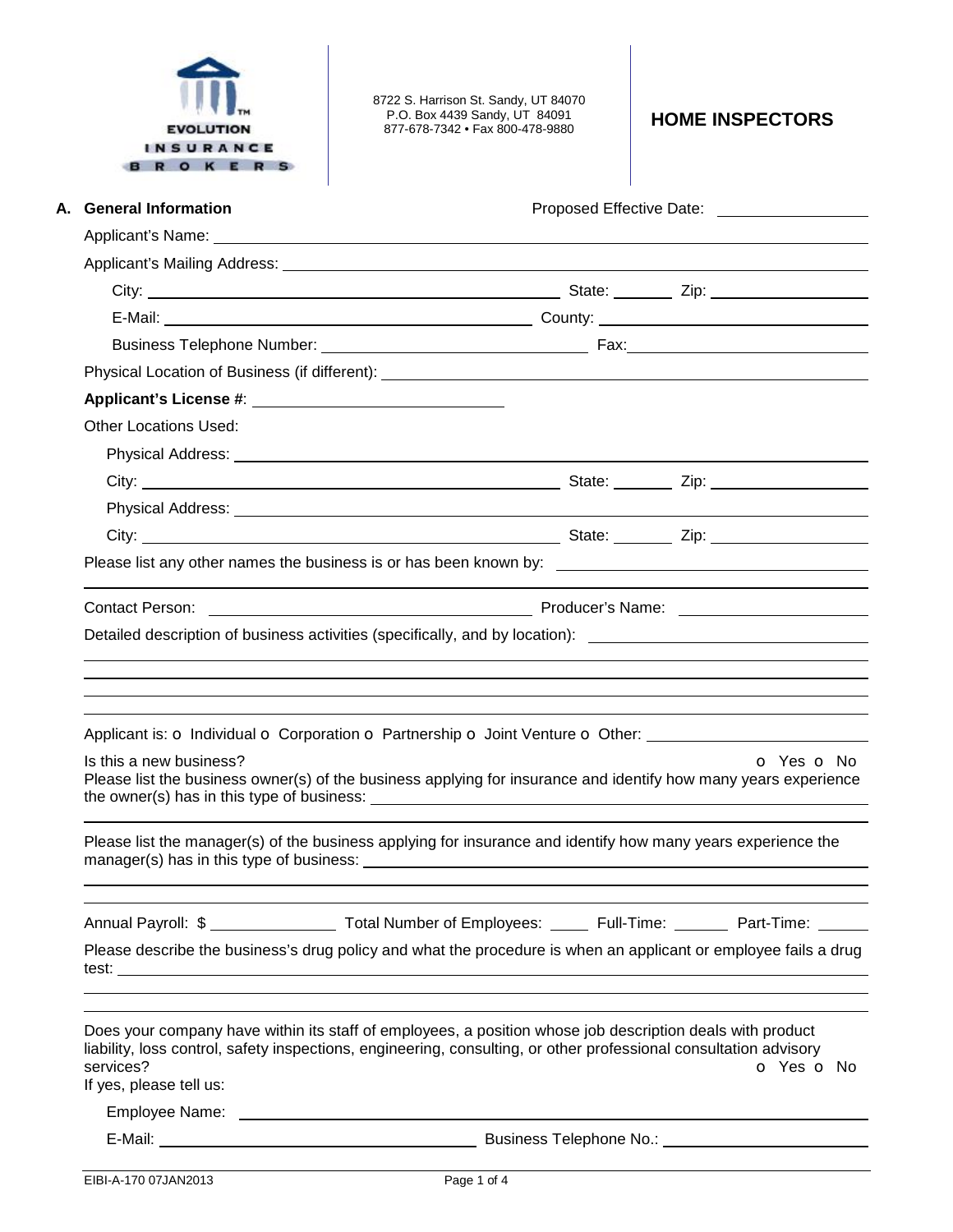Who is your current insurance carrier (or your last if no current provider)? \_

|                        | Coverage: | Coverage: | Coverage: |
|------------------------|-----------|-----------|-----------|
| Company Name           |           |           |           |
| <b>Expiration Date</b> |           |           |           |
| <b>Annual Premium</b>  | \$        | ۰D        | ۰D        |

Has the Applicant or any predecessor ever had a claim? **O** Yes **o** No

Attach a five year loss/claims history, including details. (REQUIRED)

Have you had any incident, event, occurrence, loss, or Wrongful Act which might give rise to a Claim covered by this Policy, prior to the inception of this Policy? **o** Yes **o** No If yes, please explain:

**B. Insurance History** 

Has the Applicant, or anyone on the Applicant's behalf, attempted to place this risk in standard markets? o Yes o No

If the standard markets are declining placement, please explain why:

#### **C. Other Insurance**

 

Please provide the following information for all other business-related insurance the Applicant currently carries.

| Coverage Type                          |    |  |
|----------------------------------------|----|--|
| Company Name<br><b>Expiration Date</b> |    |  |
|                                        |    |  |
| Annual Premium   \$                    | м. |  |

## **D. Desired Insurance**

## **Limit of Liability:**

- o \$100,000 per accident / \$100,000 aggregate o \$250,000 per accident / \$250,000 aggregate
- 
- o \$100,000 per accident / \$300,000 aggregate o \$500,000 per accident / \$500,000 aggregate
- 
- 
- 
- 

**Self-Insured Retention (SIR):** o \$1,000 (Minimum) o \$1,500 o \$2,500 o \$5,000 o \$10,000

## **Optional Coverages**

Please select all optional coverage you would like to add onto your policy:

o General Liability (on-site or comprehensive) o Radon Inspection o Code Inspection o Draw Inspection o Wood Destroying Insects/Termite Inspection o Lead Based Paint Inspection o Water & Septic Testing o Pool & Spa Inspections o Course of Construction (Builder's Risk) o Referral Coverage

## **E. Business Activities**

- 1. Person providing accounting and tax services:
	- a. Name:
	- b. Address:
- o \$100,000 per accident / \$200,000 aggregate o \$250,000 per accident / \$500,000 aggregate
	-
- $\bullet$  \$100,000 per accident / \$500,000 aggregate  $\bullet$  \$500,000 per accident / \$1,000,000 aggregate

# Fax: Years with Company: Employee's Responsibilities: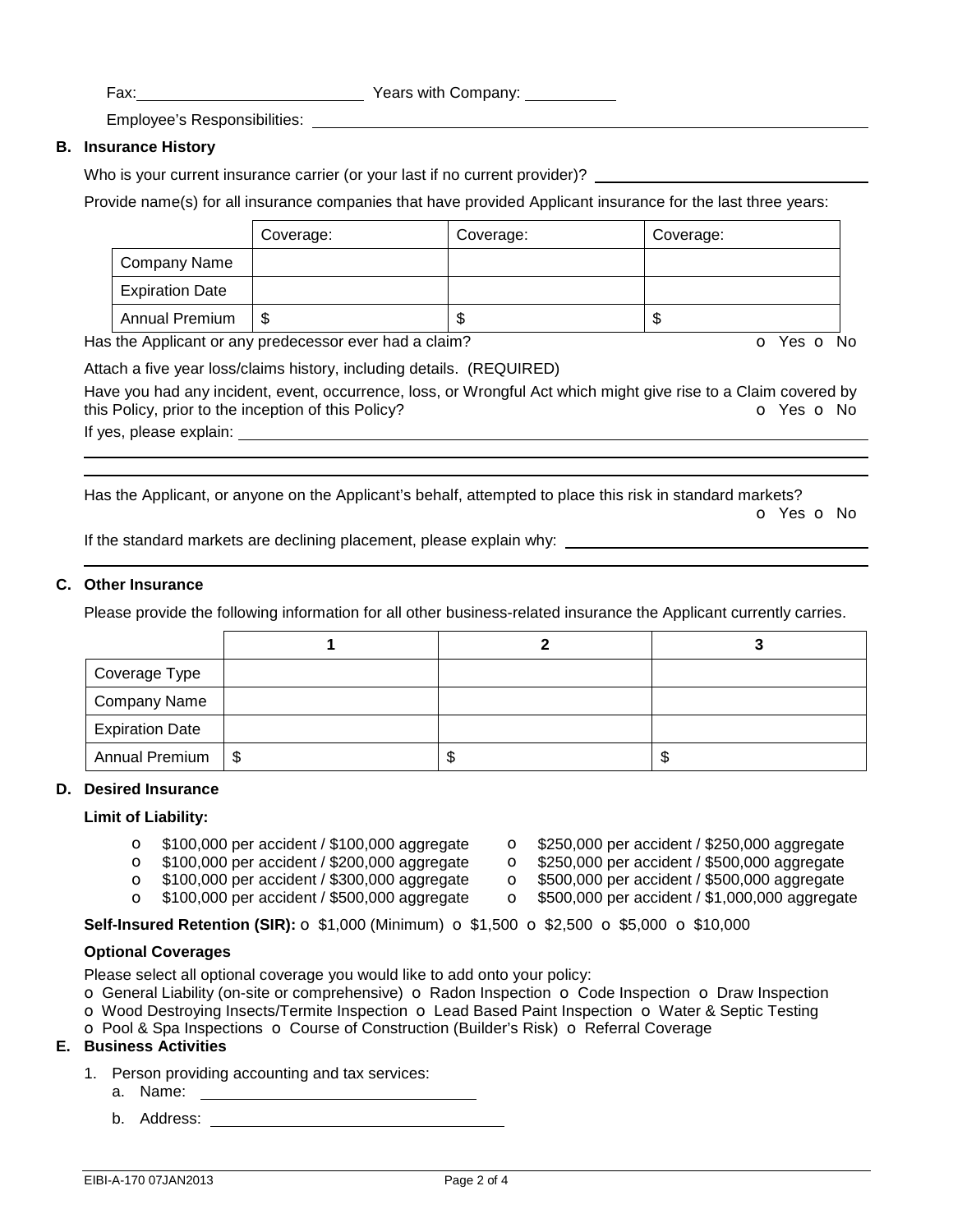|  |  |  | 2. What sort of instruction have you had in regards to this profession? |
|--|--|--|-------------------------------------------------------------------------|
|--|--|--|-------------------------------------------------------------------------|

|    | 2. Trinat sont or motivation mave you had in regards to this profession :<br>3. Are you seeking:                                                                                                                                                                                                                                                                                                                     |                          |
|----|----------------------------------------------------------------------------------------------------------------------------------------------------------------------------------------------------------------------------------------------------------------------------------------------------------------------------------------------------------------------------------------------------------------------|--------------------------|
|    | a. Insurance to cover work done exclusively by you?<br>O Yes O No<br>b. Insurance to cover work done by others under your direction?<br>o Yes o No<br>c. Insurance to cover the actions of individuals on your payroll? $\bullet$ Yes $\bullet$ No<br>4. Are you an individual home inspector or part of a home inspection firm? o Individual o Firm<br>5. Do you have any experience or background in construction? | O Yes O No               |
| 6. | Do you use independent contractors?<br>If yes, how many? $\frac{1}{2}$<br>Would you like coverage to include independent contractors?                                                                                                                                                                                                                                                                                | O Yes O No<br>O Yes O No |
|    |                                                                                                                                                                                                                                                                                                                                                                                                                      |                          |
|    | 8. Estimated number of inspection for next 12 months: _______________<br>Residential: _____________% Commercial: ____________%                                                                                                                                                                                                                                                                                       |                          |
|    | 9. Number of inspections completed in previous 12 months? _________<br>Residential: _____________% Commercial: ____________%                                                                                                                                                                                                                                                                                         |                          |
|    | 10. Annual Gross Receipts: \$                                                                                                                                                                                                                                                                                                                                                                                        |                          |
|    | 11. Please list principal states in which you provide services: ___________________________________                                                                                                                                                                                                                                                                                                                  |                          |
|    | 12. Do you require a signed service contract prior to inspection?                                                                                                                                                                                                                                                                                                                                                    | O Yes O No               |
|    | 13. Are you engaged in any other profession or business beyond the scope of home inspection? o Yes o No                                                                                                                                                                                                                                                                                                              |                          |
|    | 14. Please list any association of which you are a member:                                                                                                                                                                                                                                                                                                                                                           |                          |

## 15. Please check all services you provide: o Water & Septic Tank Testing o Carbon Monoxide Claims o Pool & Spa Inspection o Thermal Imaging o Mold Testing o Asbestos Testing

## **REPRESENTATIONS AND WARRANTIES**

The "Applicant" is the party to be named as the "Insured" in any insuring contract if issued. By signing this Application, the Applicant for insurance hereby represents and warrants that the information provided in the Application, together with all supplemental information and documents provided in conjunction with the Application, is true, correct, inclusive of all relevant and material information necessary for the Insurer to accurately and completely assess the Application, and is not misleading in any way. The Applicant further represents that the Applicant understands and agrees as follows: (i) the Insurer can and will rely upon the Application and supplemental information provided by the Applicant, and any other relevant information, to assess the Applicant's request for insurance coverage and to quote and potentially bind, price, and provide coverage; (ii) the Application and all supplemental information and documents provided in conjunction with the Application are warranties that will become a part of any coverage contract that may be issued; (iii) the submission of an Application or the payment of any premium does not obligate the Insurer to quote, bind, or provide insurance coverage; and (iv) in the event the Applicant has or does provide any false, misleading, or incomplete information in conjunction with the Application, any coverage provided will be deemed void from initial issuance.

The Applicant hereby authorizes the Insurer and its agents to gather any additional information the Insurer deems necessary to process the Application for quoting, binding, pricing, and providing insurance coverage including, but not limited to, gathering information from federal, state, and industry regulatory authorities, insurers, creditors, customers, financial institutions, and credit rating agencies. The Insurer has no obligation to gather any information nor verify any information received from the Applicant or any other person or entity. The Applicant expressly authorizes the release of information regarding the Applicant's losses, financial information, or any regulatory compliance issues to this Insurer in conjunction with consideration of the Application.

The Applicant further represents that the Applicant understands and agrees the Insurer may: (i) present a quote with a Sub-limit of liability for certain exposures, (ii) quote certain coverages with certain activities, events, services, or waivers excluded from the quote, and (iii) offer several optional quotes for consideration by the Applicant for insurance coverage. In the event coverage is offered, such coverage will not become effective until the Insurer's accounting office receives the required premium payment.

The Applicant agrees that the Insurer and any party from whom the Insurer may request information in conjunction with the Application may treat the Applicant's facsimile signature on the Application as an original signature for all purposes.

The Applicant acknowledges that under any insuring contract issued, the following provisions will apply: